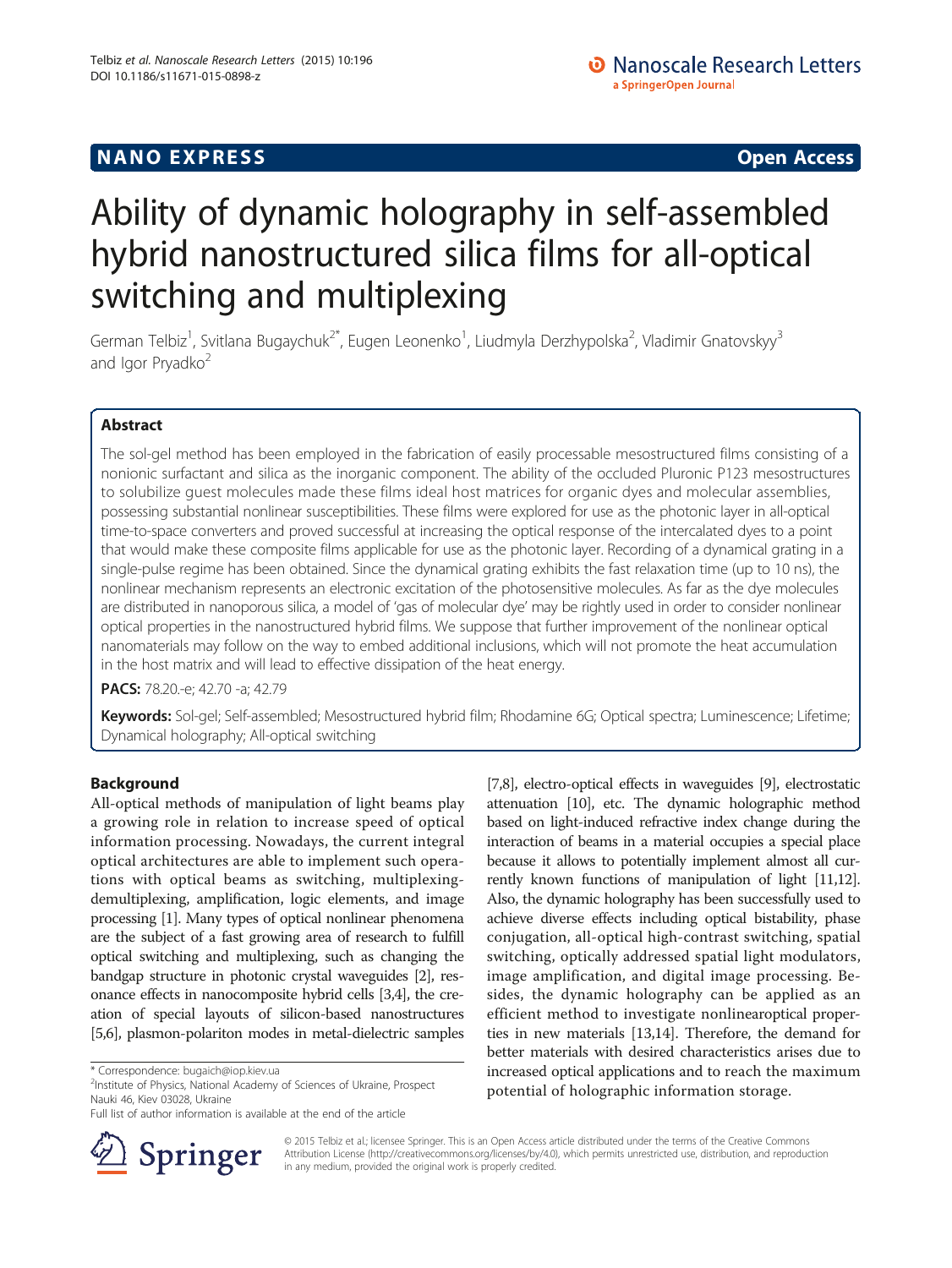With using the dynamic holography on thin nanostructures films, the spatial switching with high contrast comes naturally owing to two features: (i) multiple diffraction orders appear due to diffraction of writing beams on the induced dynamical grating and (ii) the existence of the diffraction depends on the intensity of writing beams, what is general for nonlinear optical materials. Except for that, the spatial beam multiplexing may be carried out by means of the diffraction of a weak probe beam on a stable phase grating. In this case, the number of the diffraction orders and their intensities are defined by a form of the grating, i.e., its period, the phase modulation depth, and the shape of the profile of the line [\[15\]](#page-5-0). The recent growth in network-connected devices has lead to an increasing demand on the telecommunications network to interconnect these devices with the possible lowest data transfer delay. Thus far, the materials that have shown the most promise to be used as the thin-film photonic layer are either the molecular beam epitaxy grown semiconductors or the neat organic dye films [\[16\]](#page-5-0). Organic films are certainly a more cost-effective photonic material since they can be readily fabricated at room temperature, using spin or dipcoating techniques. Such films have been shown to have excellent transmission characteristics and optical responses well into the subpicosecond domain. But these films tend to suffer from poor photostability, which limits their use as the photonic layer. The best active layer material would be one that combines high photostability of the semiconductors and the ease of fabrication as well as the transmission characteristics of organic films. A proven method to fabricate such hybrid materials is by incorporating suitable organic dyes into optically inert inorganic matrices. This can be made using several different methods, but the sol-gel method has been the most extensively applied over the years [[17,18](#page-5-0)]. In this method, the fabrication of glass-like materials is passed through the hydrolysis and condensation of the desired metal alkoxide. By far, the most widely fabricated inorganic matrices are silicate based, due to the excellent physical and optical properties of the resultant materials.

The requirement to the material, in which a photonic layer should possess an ultrafast optical response, is the reason why hybrid dye/silica films have tested in this role. Intercalation of dyes within a silica matrix tends to enhance their photophysical properties as a result of isolation within the photochemically stable inorganic micro-environment. In such an environment, the number of deactivation pathways, which are available for return to the ground state after photoexcitation, is substantially reduced for the majority of dyes. Miniature sustainable micro-gratings may be created on the base of hybrid silica nanostructures in combination with the properties of the waveguide that there is an urgent requirement of integral optical circuits.

In the present work, the sol-gel method has been employed in the fabrication of easily processable, highquality composite films which consisted of a silica framework, and self-assembled organic mesostructures formed by the nonionic surfactant Pluronic P123 [[16](#page-5-0)] served as the host matrix for various organic dyes and quenchers. The Rhodamine 6G (Rh6G) or carbon (SWNT) nanotubes as the guest molecules are self-organized in the structure of mesostructured silica thin films. The material was thoroughly characterized from the structural and spectroscopic points of view. The ability of dynamic holography in ultrafast excited-state dynamics of developed composite films was examined for its potential use as the photonic layer in an all-optical switching and multiplexing device.

### **Methods**

## Characterization and sol-gel technology of self-assembled mesostructured hybrid dye/silica films

Mesostructured  $SiO<sub>2</sub>$  films were prepared via the template sol-gel pre-doping technique using as precursor material composed of tetraethoxysilane (TEOS), ethanol, distilled water, HCl, and Pluronic 123(P123) (1:8:2:0,5:0,01 molar ratios), and dye or SWNT. This sol composition has proven to give good quality  $SiO<sub>2</sub>$  coatings. In a typical preparation, the TEOS was dissolved in the ethanol using magnetic stirring for 15 min. For preparation of starting composition, 0.003 to 0.72 g of Rhodamine 6G was dissolved in 10 ml sol. The dye concentration was in the range of 6·10−<sup>4</sup> to 1.5·10−<sup>1</sup> mol/l (SWNT 00.0003 to 0.005 g/ml). This solution was mixed at 60°C for 120 min to form a sol that was used in all of the following operations. The colored films were obtained on glass substrates using a handmade spin and dip coating apparatus and various rotation and withdrawal speeds (1,500 to 2,500 rev/min or 5 to 12 cm/min, respectively). Standard procedure of substrates (cleaned in hot chromic mixture, followed by a rinse with distilled water) was adopted before coating. After that, the coated films were dried at ambient temperature during 48 h at atmospheric air conditions. The coating thickness measured by atomic force microscopy (AFM) was approximately 200 or 800 nm for spin and dipcoating film, respectively. Typical AFM image and the roughness characteristics of the prepared hybrid films are shown on the Figure [1](#page-2-0). The main advantages of the pre-doping method with respect to the post-doping one can be homogeneous distribution of the guest molecules due to mixing of the components at a molecular level and the possibility of introducing larger amounts of guest molecules and reducing the spontaneous aggregation of guest molecule self-aggregation.

The optical absorption spectra were measured at room temperature with a Specord PC 210 (Analytic Jena, Thuringia, Germany) spectrophotometer. Steady-state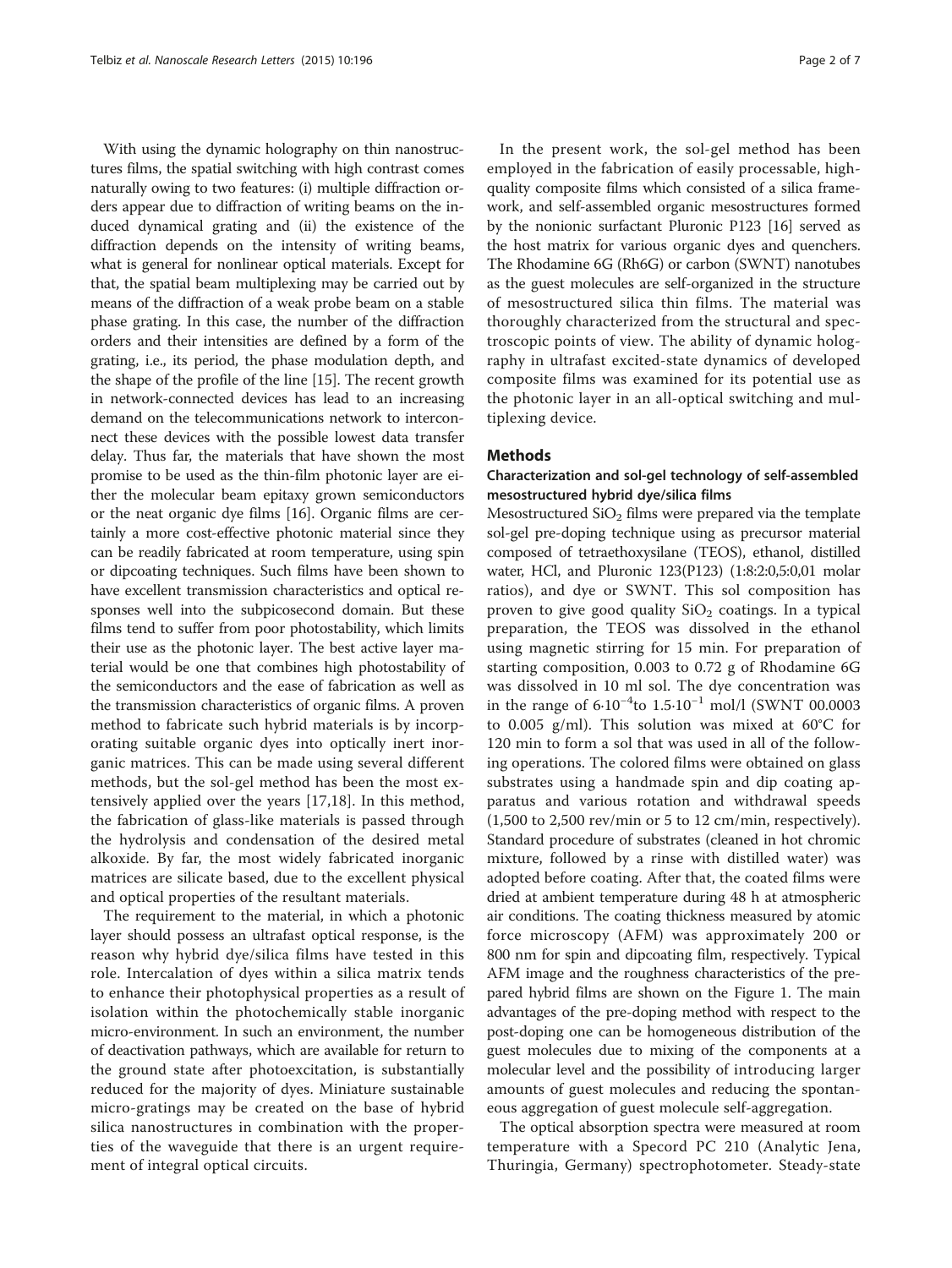<span id="page-2-0"></span>

photoluminescence spectra was measured with Hitachi MPF-4 (Hitachi, Ltd., Chiyoda, Tokyo, Japan) and a PerkinElmer LS55 (PerkinElmer, Inc., Waltham, MA, USA) spectrophotometer. Fluorescence spectra and decay kinetics of  $Rh6G/SiO<sub>2</sub>$  films were measured by the Edinburgh Instruments TCSPC fluorescence spectrometer F900 (Edinburgh Instruments Ltd., Livingston, West Lothian, UK) The diode laser EPL-375 emitting 50-ps pulses with 0.15 mW average power was used for the sample excitation [[19\]](#page-6-0). The surface relief and thickness of the films were revealed by atomic force microscopy using NanoScope D 300 (Digital Instruments, Santa Barbara, CA, USA). Optical properties of a doped film were calculated using envelope method proposed by Swanepoel [[20\]](#page-6-0).

# The dynamic holographic investigation of the nanocomposite films

We use a typical two-wave mixing scheme [\[13](#page-5-0)] to study holographic properties of  $Rh6G/SiO<sub>2</sub>$  nanocomposite films. The beam from pulsed Q-switched double frequency Nd:yttrium aluminum perovskite (YAP) laser (the wavelength is  $\lambda$  = 539.8 nm, the duration of pulse is  $\tau$  = 20 ns, the maximum energy in one pulse is  $E_p = 1$  mJ, the one-mode regime) is divided by a splitting plate on two beams of equal intensities. These two beams are converged on the

sample by using an adjusting system that has a mirror on the path of the second beam. The coincidence plane of the two beams is on the plane of the film, where the pump beams form a fringe interference pattern. The period of the interference pattern is  $5 \mu$ m. In the self-diffraction regime, we observe two additional diffraction orders  $({+1}$  and  ${-1}$ ) aside from main pump beams  $({+0}$  and {−0} diffraction orders) created due to diffraction of the pump beams from the grating induced by them. The intensity in a first diffraction order is detected by fast p-i-n photodiode connected to a two-channel Velleman PCLab2000SE oscilloscope (Velleman, Legen Heirweg, Gavere, Belgium) (1 GS/s, 50 MHz). The diode retardation time does not exceed 0.5 μs. The recording grating is defined also by a weak probe beam from a continuous semiconductor laser ( $\lambda$  = 405 nm, the power is  $I_0$  = 50 mW). The second registering photodiode is put to monitor the intensity in the first diffraction order of the probe beam. The retardation time of the diode does not exceed 5 μs.

### Results and discussion

Due to unique photophysical properties, the applications of Rhodamine 6G (Rh6G) have been diverse. In this case, it is only natural that composite films containing this dye be explored for potential use as the photonic layer. However, Rh6G's relatively long-lived excited state needs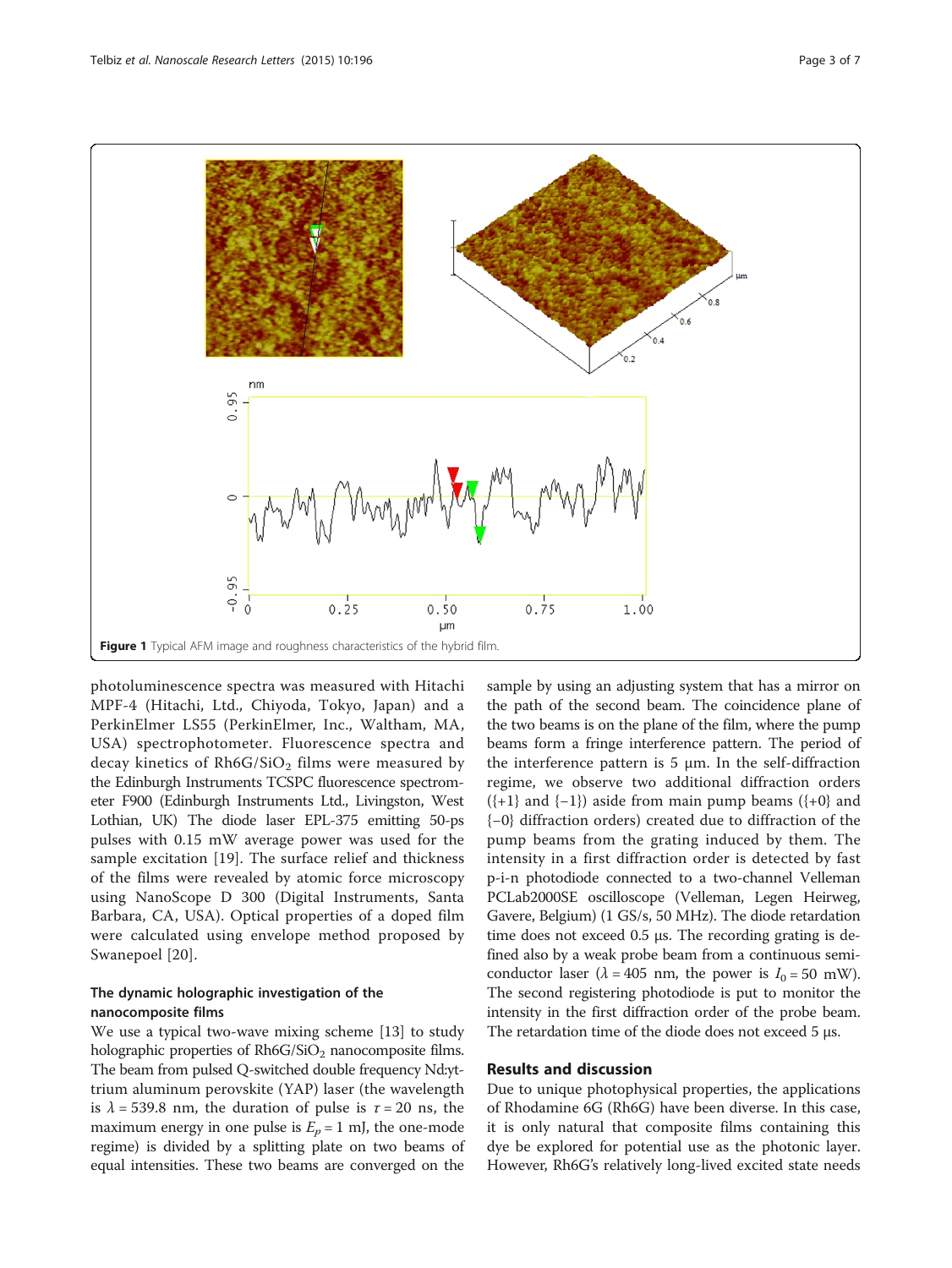to be significantly reduced to allow for optical switching operations in the ultrafast region. In this case, as Rh6G has its strong absorption and fluorescence in the visible region, it is often necessarily taken to minimize the self-assembly aggregation process between individual dye molecules.

We investigate optical and nonlinear optical properties of different hybrid  $Rh6G/SiO<sub>2</sub>$  nanostructured films. The samples are gathered in Table 1. The samples No.1(2) and No.3 have different concentrations of the dye molecules. The samples No.1 and No.2 are prepared by using dipcoating technique (No.1) or spincoating (No.2). The sample No.4 contains inclusions of SWNT in order to investigate the ability to increase the scattering of the accumulated heat in such nanostructured films.

The concentrations of the Rh6G and the SWNT are pointed out in parentheses in g/ml units. P123 denotes the template molecules in the host mesostructure [\[21](#page-6-0)].

The absorption spectra of the samples No.1 and No.4 are shown in Figure 2. Spectrum of the  $Rh6G/SiO<sub>2</sub>$  films is almost identical to that in solution, where the main absorption band of Rh6G in visible region corresponds to a transition moment largely parallel to the long axis of the molecule due to  $π - π$ <sup>\*</sup> transition. Corresponding absorption maximum at 527 nm and a shoulder at 500 nm are observed in the spectra [[18](#page-5-0)]. But increasing of concentration leads to the intermolecular interaction involved in the formation of the dimer and the intensity of the shoulder at approximately 500 nm becomes much more well-defined and broadened. These changes are most likely most indicative of the formation of a greater number of H-type aggregates, along with the formation of J-type aggregates according to a well-known exciton model.

Spin coating and dip coating are two basic techniques used to produce a thin film on a planar substrate. Both techniques are used to make different coatings and thin films with a wide range of thickness, surface morphology, and tunable microstructure. In the case of dipcoating, structure formation continues more than a minute and aggregation of dye molecules will be spontaneous, while in the case of spincoating, aggregation of dye molecules will be quickly stopped and formation of complex with fragment of Pluronic molecules can take place. We evaluated optical properties of doped films obtained from the same film forming a sol by spin coating and dip coating techniques.

Table 1 The hybrid mesostructure silica films photosensitive at the wavelength 539.8 nm

| Number of the sample | <b>Description</b>                    |
|----------------------|---------------------------------------|
|                      | $SiO2+P123+Rh6G(0.0036)$ dip          |
|                      | $SiO2+P123+Rh6G(0.0036)$ spin         |
|                      | $SiO2+P123+Rh6G(0.0018)$              |
| 4                    | $SiO2+P123+Rh6G(0.0036)+SWNT(0.0003)$ |



 $0.00$ 500 600 400 700  $\lambda$ , nm Figure 2 Absorption spectra of hybrid dye/silica nanocomposites. Numbers denote the number of a sample in Table 1.

0.35

 $0.28$ 

 $0.21$ 

 $0.14$ 

0.07

A

Optical characteristic (refractive index and absorption coefficient) of spin and dip coating films were compared using the envelope method to obtain the optical constants (see Figure [3\)](#page-4-0). Different values of these constants can be evidence of various spatial organizations and directions of the aggregation of dye molecules within the body of hybrid films.

According to [\[22](#page-6-0)], in ethanol, the lifetime of Rh6G is reported to be 3.8 ns, with a fluorescence quantum yield of 0.94 as well as good optical and thermal stability; Rh6G has been extensively employed as the lasing medium in liquid optically pumped dye lasers. The presence of H- and J-type aggregates still does not attest to the applicability of these films. Time-resolved fluorescence studies help to show the nature of the aggregates (see Figure [4\)](#page-4-0). The slight increase in the lifetime of the dominant component further supports the above assertion that the excited state is somewhat stabilized through interactions with the Pluronic P123 molecules of the mesostructure (Figure [4\)](#page-4-0). The origin of the minor component cannot be ascertained at this point, but this could be due to the excited-state chargetransfer complex between Rh6G and surrounding Pluronic molecules.

We investigate nonlinear optical properties of hybrid nanocomposites by applying the method of the dynamic holography with nanosecond pump impulses. In all samples indicated in Table 1, we observe the recording of a dynamical grating in the regime of single-impulse pump. The diffraction efficiency was of the order of  $\eta$  approximately 0.001 (where  $\eta$  is calculated as the intensity ratio between output beam in the first diffraction order and the input beam $\eta = I_{\{+1\}}/I_0$ . This value was enhanced in the samples No.1 and No.2 by increasing the concentration of the dye. We can calculate the values of the nonlinear susceptibility of the nanostructured films used by conventional formulas [\[11,14\]](#page-5-0):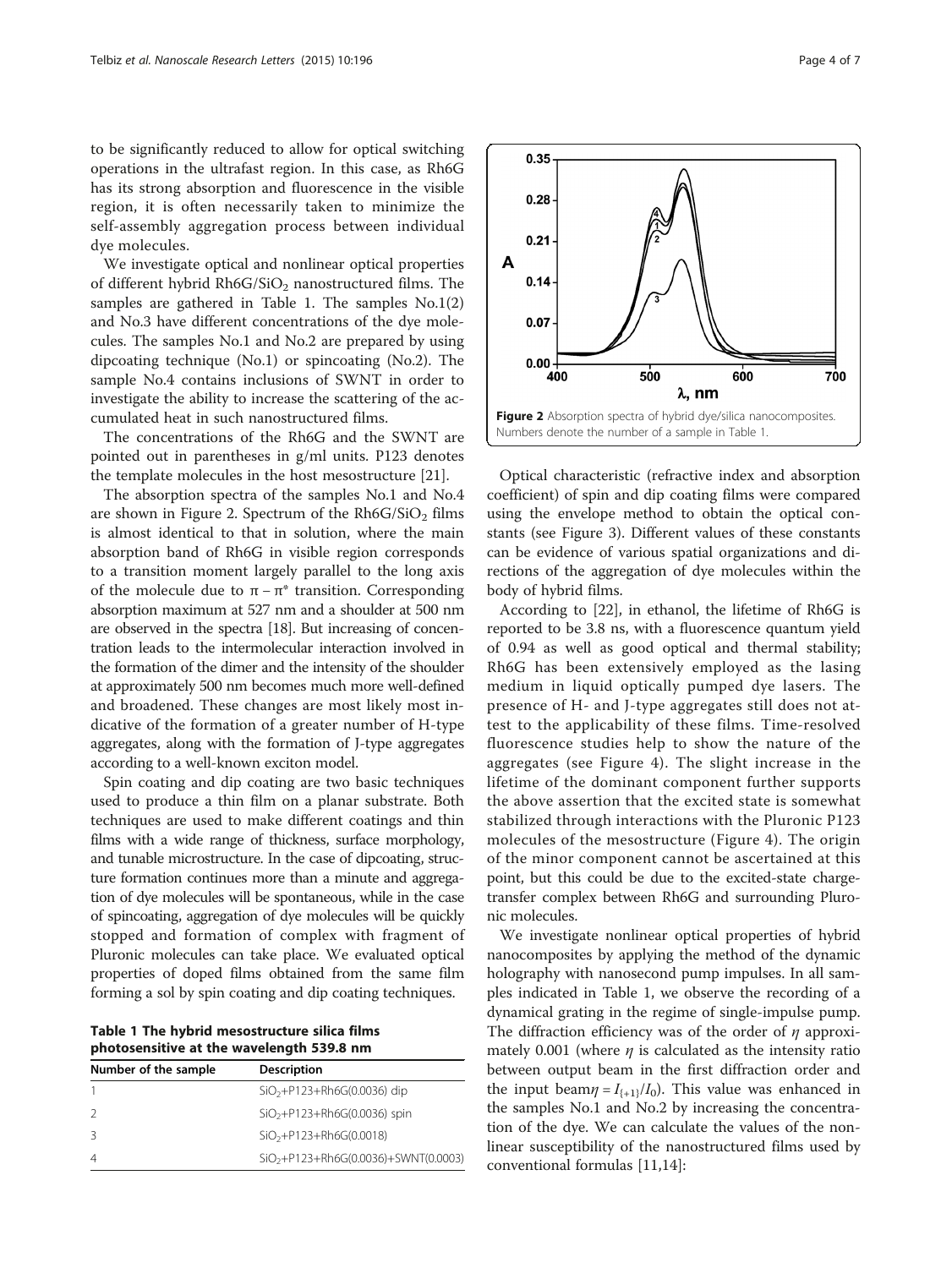<span id="page-4-0"></span>

$$
I_{\{-1\}}(d,t) = I_{\{+1\}}(d,t) = TI_0(0,t)[I_1^2(\delta) + I_2^2(\delta)]
$$
\n(1)

where the argument  $\delta = \frac{k_0}{2n_0\alpha \cos \phi} (1-T) \cdot \Delta n$ , *T* is the transmission of the film, *α* is the absorption coefficient,  $n_0$  is the refractive index,  $k_0 = 2\pi/\lambda$  is the wavevector, 2 $\phi$ 



is the converge angle of pump beams,  $\Delta n = n_2 I_0$  is the photoinduced refractive index, where in a Kerr-like medium  $n_2$  denotes the coefficient of the nonlinear refraction.

From (1) we obtain the formula, from which we can calculate the value  $n_2$ :

$$
\eta \approx \frac{\pi}{n_0 \cos 96\pi} \frac{T(1-T)}{\alpha} \cdot n_2 I_0 \tag{2}
$$

From (2):  $n_2 = 1.5 \cdot 10^{-8}$  cm<sup>2</sup>/W for spincoating films (the thickness  $d = 200$  nm) and  $n_2 = 3.9 \cdot 10^{-9}$  cm<sup>2</sup>/W for dipcoating films (the thickness  $d = 800$  nm). The nonlinear optical susceptibility is calculated from the following expression:

$$
\chi^{(3)}[esu] = n_2 \left[\frac{cm^2}{W}\right] \cdot \frac{9 \cdot 10^4}{4\pi} c \varepsilon_0 n_0^2 \tag{3}
$$

where c is the light velocity in vacuum,  $\varepsilon_0$  is the dielectric constant. We obtain that the nonlinear susceptibility is in the range  $\chi^{(3)} = 8.6 \cdot 10^{-7}$  esu and  $\chi^{(3)} = 2.2 \cdot 10^{-7}$  esu for spin and dipcoating films, respectively. This giant value of  $\chi^{(3)}$  is the result of a rather high optical density obtained in the films with very thin thickness.

A typical oscillogram of the output intensity in the first diffraction order of the probe beam after the action of one pump impulse is shown in Figure 5, curve 1. For comparison, the oscillogram of the input pulse is presented as well (Figure 5, curve 2). One can see that the relaxation process of the recording grating is almost the same as the pumping pulse that proves the dynamical nature of the grating. We suppose the nonlinear mechanism of the grating recording is the electron nonlinearity in dye molecule Rh6G under excitation of laser radiation.

But we should note that the investigated films experienced degradation after the action of a series of pulses.

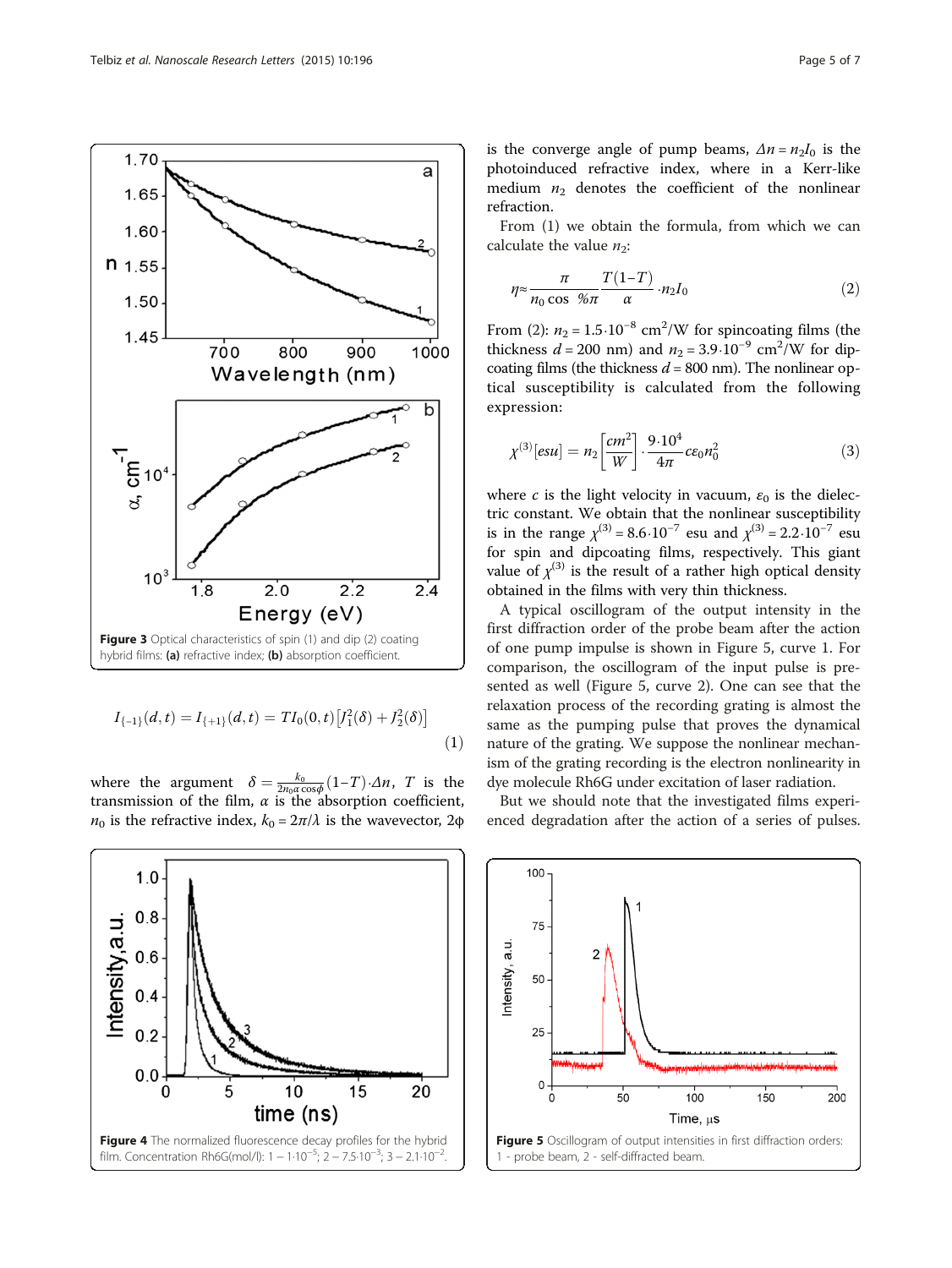<span id="page-5-0"></span>We suppose a relief grating is created due to the ablation on the surface of the film. Then, we observe the recording of a stationary phase grating with many diffraction orders for a probe beam. In this case, the diffraction efficiency of the stationary grating is increasing and remains almost the same in all diffraction orders. The rigid relief of the grating obtained on the nanostructured films may be considered for creation of miniature beam multiplexer. Besides, the space period of such grating can be significantly decreased in the silicon nanostructures that lead to greatly increase of the numbers of the diffraction orders.

#### Conclusions

The ability of ultrafast excited-state dynamics of composite films containing Rh6G was examined for their potential use as the photonic layer in an all-optical switching device. The derived sol-gel composite films consisted of a silica framework and self-assembled organic mesostructures formed by the nonionic surfactant Pluronic P123. Obtained films showed remarkable physical and optical properties. The excellent processability of the precursor sol made it possible to fabricate high-quality films, of varying thicknesses, using dip or spincoating. The ability of the occluded Pluronic P123 mesostructures to solubilize organic molecules made these films ideal host matrices for organic dyes and molecular assemblies with substantial nonlinear susceptibilities due to exiton dynamics in film structure.

We have obtained the recording of a dynamical grating in a single-pulse regime. Laser pulses of the second harmonic  $Nd^{3+}$  laser of nanosecond duration are used. A giant value of the nonlinear optical susceptibility was obtained experimentally  $(x^{(3)} = 8.6 \cdot 10^{-7}$  esu and  $x^{(3)} =$  $2.2 \cdot 10^{-7}$  esu for spin and dipcoating films, respectively) in thin nanoscale photosensitive films. Since the dynamical grating exhibits the fastest relaxation time (up to 10 ns), the nonlinear mechanism represents an electronic excitation of the photosensitive molecules. As far as the dye molecules are distributed in nanoporous silica, a model of 'gas of molecular dye' may be rightly used in order to consider nonlinear optical properties in the nanostructured hybrid films. We suppose that further improvement of the nonlinear optical nanomaterials may follow on the way to embed additional inclusions, which will not promote the heat accumulation in the host matrix and will lead to effective dissipation of the heat energy. We are currently working in this direction.

#### Competing interests

The authors declare that they have no competing interests.

#### Authors' contributions

GT developed the methods of preparation of self-assembled nanocomposites as well as the methods of characterization of the samples, prepared the samples, took part in the measurements of fluorescence kinetics, and drafted the manuscript. SB developed the dynamic holographic method, created a holographic set-up, carried out measurements of the holographic characteristics, and drafted the manuscript. EL took part in the preparation of the samples, carried out the measurements of optical spectra and fluorescence kinetics, and calculated the optical constants of the samples. LD took part in building up the holographic set-up and carried out the holographic measurements. VG calculated the nonlinear optical characteristics of the samples. IP took part in building up the holographic set-up and provided processing and plotted graphs of the holographic measurements. All authors read and approved the final manuscript.

#### Acknowledgements

The authors greatly thank Dr. Hab. L.Valcunas and Dr. V.Gulbinas, Lithuania Institute of Physics, Center for Physical Sciences, Vilnius, Lithuania, for support and their assistance in obtaining and useful discussion of fluorescence data; as well as Kolesnyk O. from the Taras Shevchenko State University, Kiev, Ukraine, for the assistance with carrying out dynamic holographic experiments. This work was partially supported by the FP-7 SECURE-R2I project.

#### Author details

<sup>1</sup> L.V. Pisarzhevsky Institute of Physical Chemistry, National Academy of Sciences of Ukraine, Prospect Nauki 31, Kiev 03128, Ukraine. <sup>2</sup>Institute of Physics, National Academy of Sciences of Ukraine, Prospect Nauki 46, Kiev 03028, Ukraine. <sup>3</sup>Physical Department, Taras Shevchenko National University Prospect Glushkova 4, Kiev 03127, Ukraine.

#### Received: 27 October 2014 Accepted: 8 April 2015 Published online: 23 April 2015

#### References

- 1. Filante G. Integrated Photonics: Fundamentals. Chichester: Wiley; 2003.
- 2. Gong Q, Hu X. Photonic Crystals: Principles and Applications. Boca Raton: Taylor & Francis Group; 2013.
- 3. Luk'yanchuk B, Zheludev N, Maier S, Halas M, Nordlander P, Glessen H, et al. The Fano resonance in plasmonic nanostructures and metamaterials. Nat Mater. 2010;9(9):707–15.
- 4. Kwon O'Dae, Lee Byongho, An Kyungwon. Trends in nano- and micro-cavities. ISBN: 978-1-60805-236-3;2012.
- 5. Notomi M. Manipulating light with strongly modulated photonic crystals. Rep Progr Phys. 2010;73(9):096501.
- 6. Kuramochi E, Nozaki K, Shihya A, Takeda K, Sato T, Matsuo S, et al. Large-scale integrating of wavelength-addressable all-optical memories on a photonic crystal chip. Nature Photonics. 2014;8:474–81.
- 7. Heilmann A. Polymer films with embedded metal nanoparticles. Series: Springer Series in Materials Science, vol. 52; 2003.
- 8. Zhou Y, Yang B. A 4-way wavelength demultiplexer based on the plasmonic broadband slow wave system. Opt Express. 2014;22(18):21589–99.
- 9. Liu A, Liao L, Rubin D, Nguyen H, Ciftcioglu B, Chetrit Y, et al. High-speed optical modulation based on caried depletion in a silicon waveguide. Opt Express. 2007;15(2):660–8.
- 10. Joannoppoulous J, Villeneuve P, Fan S. Photonic crystals: putting a new twist on light. Nature. 1997;386:143–9.
- 11. Eichler H, Gunter P, Pohl D. Laser-Induced Dynamic Gratings. Berlin;New York: Springer-Verlag; 1986.
- 12. Benito C, Carberry D, Simpson S, Gibson G, Padgett M, Rarity J, et al. Constructing 3D crystal templates for photonic band gap materials using holographic optical tweezers. Opt Express. 2008;16(17):13005–15.
- 13. Klimusheva G, Bugaychuk S, Garbovskiy Y, Kolesnyk O. Fast dynamic holographic recording based on conductive ionic metal-alkanoate liquid crystals and smectic glasses. Opt Lett. 2006;31(2):235–7.
- 14. Bugaychuk S. Fast nonlinear optical mechanism of photoconversion in systems of lyotropic ionic liquid crystals-viologen impurities. Molecular Physics. 2011;109(12):1567–74.
- 15. Soifer VA, Kotlar V, Doskolovoch L. Iterative Methods for Diffractive Optical Elements Computation. London: Taylor & Francis Ltd; 1997.
- 16. Nagamura T, Nagai Y, Matsumoto R, Naito A. Ultrafast photoresponsive materials and molecular photonics applications by guided wave mode geometry. Sci Technol Adv Mater. 2006;7:635–42.
- 17. Bettotti P. Hybrid materials for integrated photonics. Adv Opt. 2014;2014:891395-24.
- 18. Telbiz G, Leonenko E, Goer D, Manoryk P. Optical manifold of spatial localization of dyes molecules self-organized in the body of silica thin films. Springer Proc Phys. 2013;146:83–91.